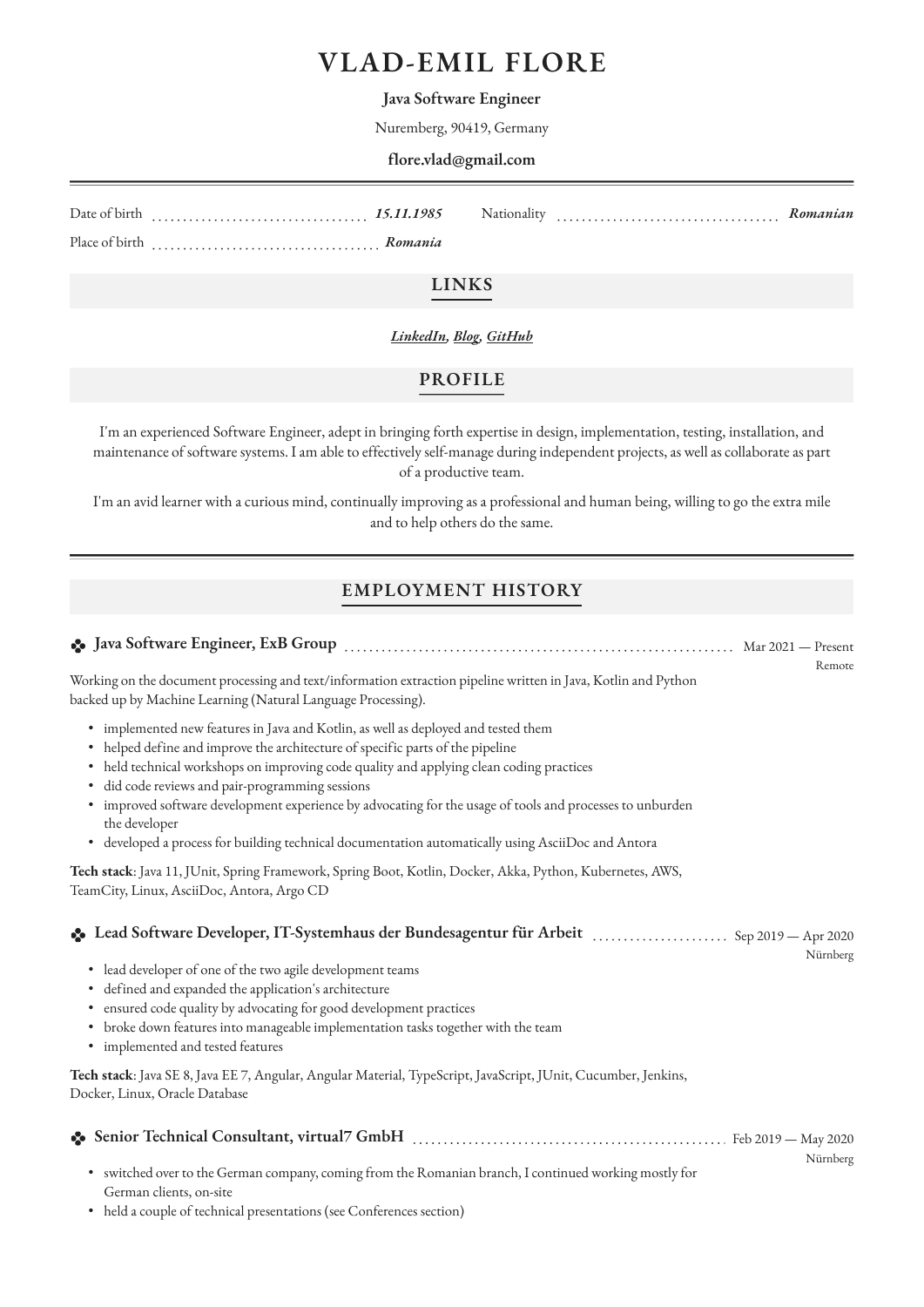| • Full Stack Developer, Bundesamt für Migration und Flüchtlinge (BAMF)  May 2018 - Sep 2019                                                                                                                           | Nürnberg  |  |  |
|-----------------------------------------------------------------------------------------------------------------------------------------------------------------------------------------------------------------------|-----------|--|--|
| implemented and tested features concerning the front-end as well as the back-end part of a web application<br>$\bullet$<br>· improved documentation<br>• handled DevOps tasks and assisted with deployment activities |           |  |  |
| Tech stack: Java SE 8, JUnit, Spring Framework, Spring Boot, Angular, TypeScript, JavaScript, Ansible, Jenkins,<br>Docker, Oracle Database, Linux                                                                     |           |  |  |
| Software Developer, IT-Systemhaus der Bundesagentur für Arbeit  May 2014 - Feb 2018                                                                                                                                   | Nürnberg  |  |  |
| • implemented and integrated new features into the content management system(CMS) which powered the<br>client's website                                                                                               |           |  |  |
| · expanded existing CMS functionalities<br>· assisted during deployment and releases                                                                                                                                  |           |  |  |
| · provided technical support as needed                                                                                                                                                                                |           |  |  |
| • implemented a migration tool to move the CMS's content to a new platform                                                                                                                                            |           |  |  |
| Tech stack: Oracle WebCenter Content, Java, HTML, CSS, JavaScript, Oracle Database, Linux                                                                                                                             |           |  |  |
|                                                                                                                                                                                                                       | Nürnberg  |  |  |
| • worked mostly with and for German clients, either in their offices or remote, providing implementation and<br>consultancy services as needed                                                                        |           |  |  |
| • held a couple of presentations (see Conferences section) and worked on some company's internal projects                                                                                                             |           |  |  |
|                                                                                                                                                                                                                       |           |  |  |
| • worked as a developer, for different projects, internal and external, in collaboration with other developers,<br>either from the Romanian office or from the German one                                             | Timişoara |  |  |

# **EDUCATION**

| Some West University of Timișoara (1990) West University of Timișoara (1990) West University of Timișoara (1990) West (1990) West University of Timișoara (1990) West (1990) West (1990) West (1990) West (1990) West (1990) W<br>Master of Science in Informatics |  | $2008 - 2010$<br>Timișoara, Romania |
|--------------------------------------------------------------------------------------------------------------------------------------------------------------------------------------------------------------------------------------------------------------------|--|-------------------------------------|
| Master of Science in Informatics with a focus on Artificial Intelligence and Distributed Computing. Grade: 9 of<br>10                                                                                                                                              |  |                                     |

| •• West University of Timișoara    |                    |
|------------------------------------|--------------------|
| Bachelor of Science in Informatics | Timisoara, Romania |

Bachelor of Science in Informatics / Computer Science. Grade: 9.67 of 10 (ranked 7 of 95 graduates)

# **SKILLS**

# **LANGUAGES**

| German | Very good command |  |  |  |  |  |  |  |  |  |  |  |  |  |  |  |  |
|--------|-------------------|--|--|--|--|--|--|--|--|--|--|--|--|--|--|--|--|

Romanian *Native speaker*